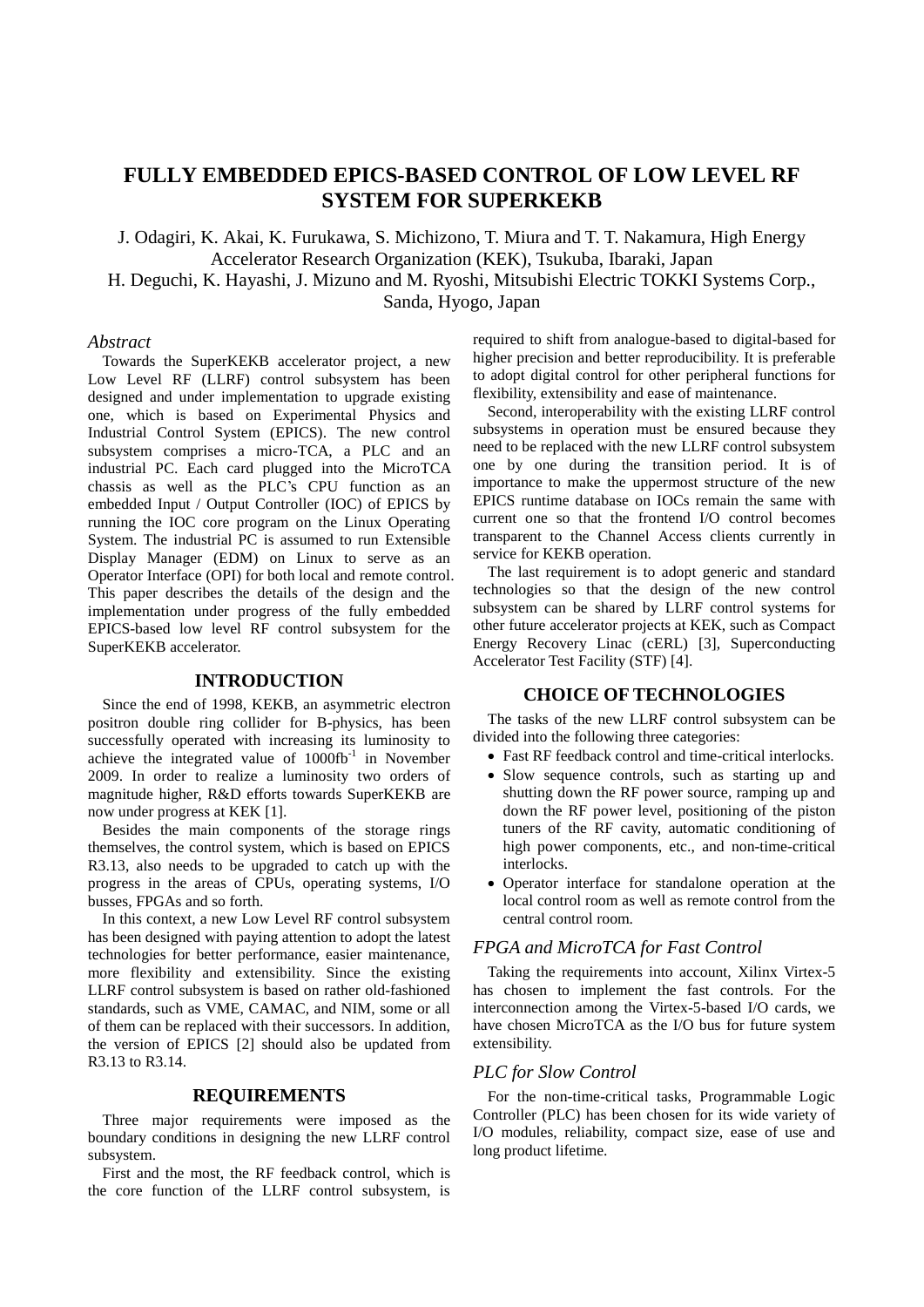# *Embedded IOCs for Fast and Slow Control*

The most costly work in implementing software is development of the drivers for the communication between intelligent controllers. In order to avoid the burden, we have decided, for both fast and slow control, to make each of the controllers an IOC as possible as we can. It allows us to let the Channel Access library take care of the communication between the controllers, i.e., embedded EPICS IOCs.

#### *GUI-based Local Control*

Because the new LLRF control system has adopted digital control to the fullest extent, most of the hardware knobs and meters on the local control panels need to be replaced with software ones even for the local control of the LLEF. For the platform to execute the GUI, an embedded PC was adopted. Extensible Display Manager (EDM) [5] is the most probable candidate for the GUI for its extensibility.

# **FAST CONTROL**

In order to implement the fast logic for the digital RF feedback control, Virtex-5 made by Xilinx has been chosen. The FPGA is also used to handle time-critical interlocks. Since Virtex-5 has an embedded PowerPC 440 processor, it can run the IOC core program on an OS. We have chosen WindRiver Linux 2.0 without any real-time extensions for the operating system since the IOC is not expected to do any time-critical works. Figure 1 shows the Virtex-5-based MicroTCA card (embedded IOC) for the RF digital feedback control.

### *Channel Access over MicroTCA Backplane*

Traditional I/O-bus usage for IOCs has been to let the CPU board access non-intelligent I/O cards on the backplane with dedicated device/driver support modules. Another approach, however, is a viable option for MicroTCA, where Channel Access is available for the communication over Gigabit Ethernet on the backplane. By running an OS on all of the Virtex-5-based intelligent I/O cards to make themselves embedded IOCs, as shown in Figure 2, existing Channel Access library as it is can be used to let the I/O cards (IOCs) communicate each other over Gigabit Ether without any special efforts. This approach considerably reduces the cost for the implementation of software on IOC by making most out



Figure 1: Virtex-5-based MicroTCA card (embedded IOC) for the digital feedback control



Figure 2: Configuration of the new LLRF control subsystem.